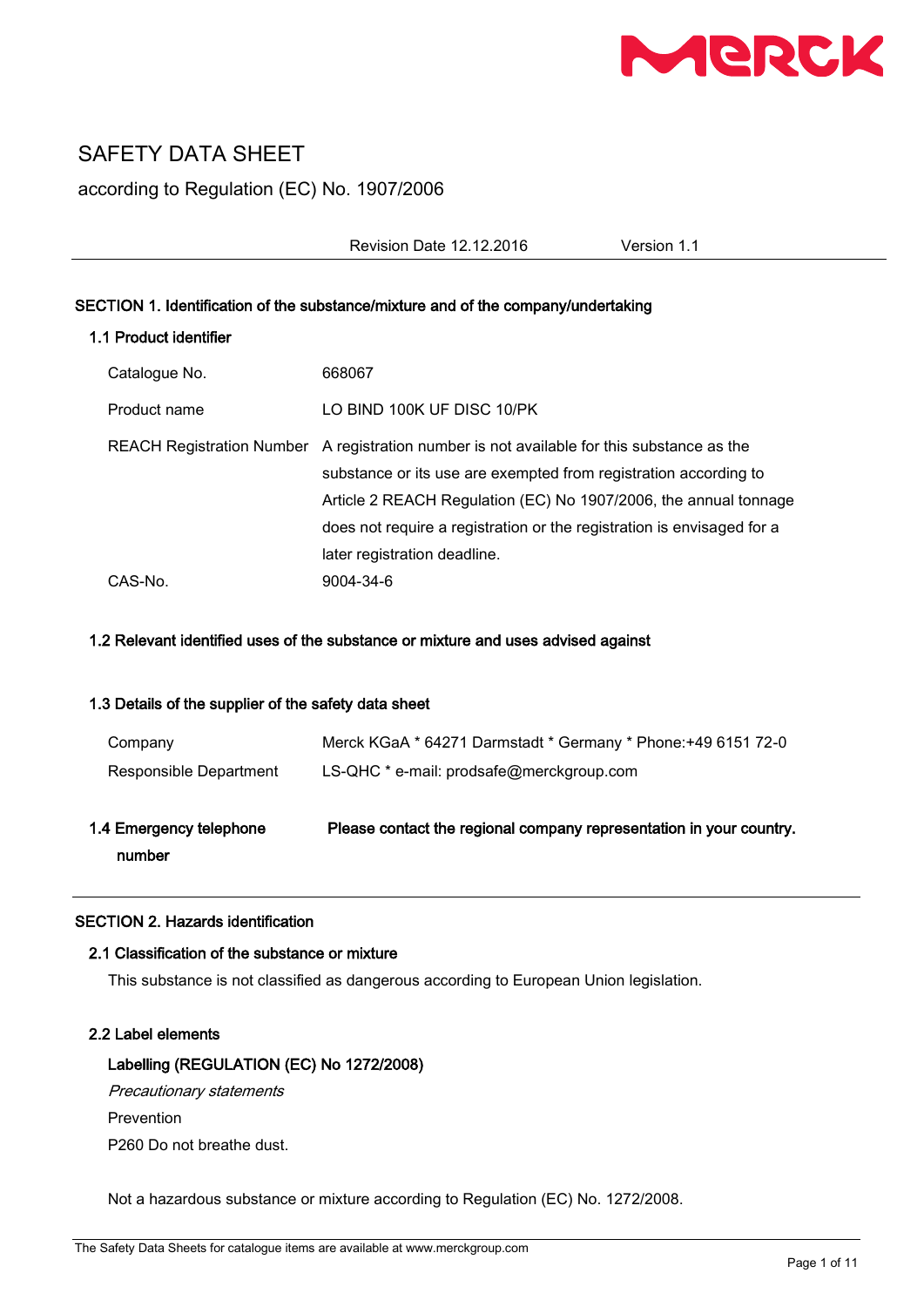Catalogue No. 668067 Product name LO BIND 100K UF DISC 10/PK

#### 2.3 Other hazards

None known.

# SECTION 3. Composition/information on ingredients Chemical nature **Natural product of varying composition**. 3.1 Substance Formula  $(C_6H_{10}O_5)_n$ (C<sub>6</sub>H<sub>10</sub>O<sub>5)</sup>n</sub> (Hill) EC-No. 232-674-9 Remarks No disclosure requirement according to Regulation (EC) No. 1907/2006.

## 3.2 Mixture

Not applicable

## SECTION 4. First aid measures

## 4.1 Description of first aid measures

After inhalation: fresh air.

After skin contact: wash off with plenty of water. Remove contaminated clothing.

After eye contact: rinse out with plenty of water.

After swallowing: make victim drink water (two glasses at most). Consult doctor if feeling unwell.

## 4.2 Most important symptoms and effects, both acute and delayed

We have no description of any toxic symptoms.

## 4.3 Indication of any immediate medical attention and special treatment needed

No information available.

## SECTION 5. Firefighting measures

## 5.1 Extinguishing media

The Safety Data Sheets for catalogue items are available at www.merckgroup.com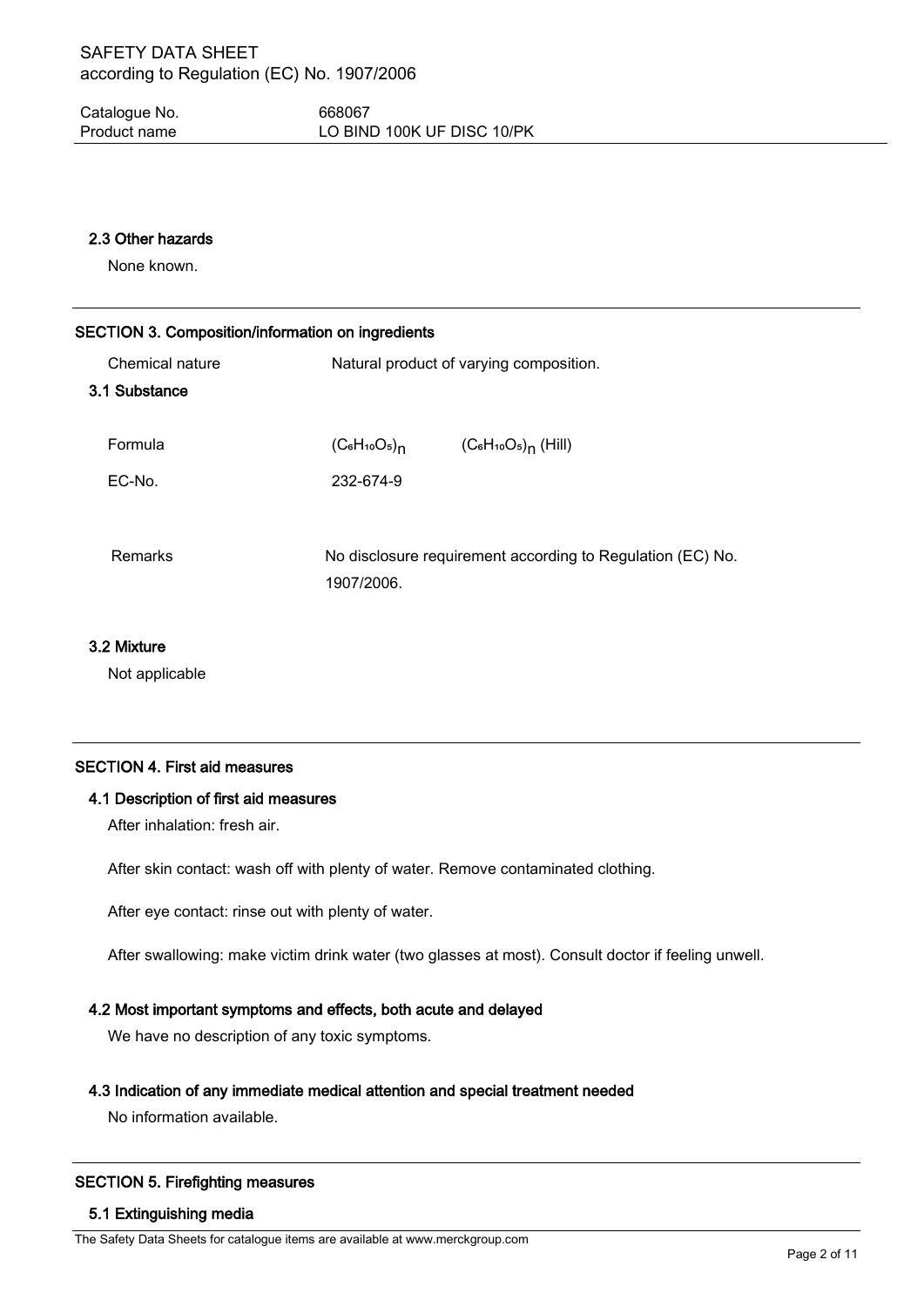Catalogue No. 668067 Product name LO BIND 100K UF DISC 10/PK

#### Suitable extinguishing media

Water, Carbon dioxide (CO2), Foam, Dry powder

#### Unsuitable extinguishing media

For this substance/mixture no limitations of extinguishing agents are given.

## 5.2 Special hazards arising from the substance or mixture

Combustible.

Risk of dust explosion.

Forms explosive mixtures with air on intense heating.

Development of hazardous combustion gases or vapours possible in the event of fire.

## 5.3 Advice for firefighters

Special protective equipment for firefighters In the event of fire, wear self-contained breathing apparatus.

#### SECTION 6. Accidental release measures

#### 6.1 Personal precautions, protective equipment and emergency procedures

Advice for non-emergency personnel: Avoid inhalation of dusts. Evacuate the danger area, observe emergency procedures, consult an expert.

Advice for emergency responders: Protective equipment see section 8.

#### 6.2 Environmental precautions

No special precautionary measures necessary.

## 6.3 Methods and materials for containment and cleaning up

Cover drains. Collect, bind, and pump off spills. Observe possible material restrictions (see sections 7 and 10). Take up dry. Dispose of properly. Clean up affected area. Avoid generation of dusts.

#### 6.4 Reference to other sections

Indications about waste treatment see section 13.

## SECTION 7. Handling and storage

## 7.1 Precautions for safe handling

Advice on safe handling Observe label precautions.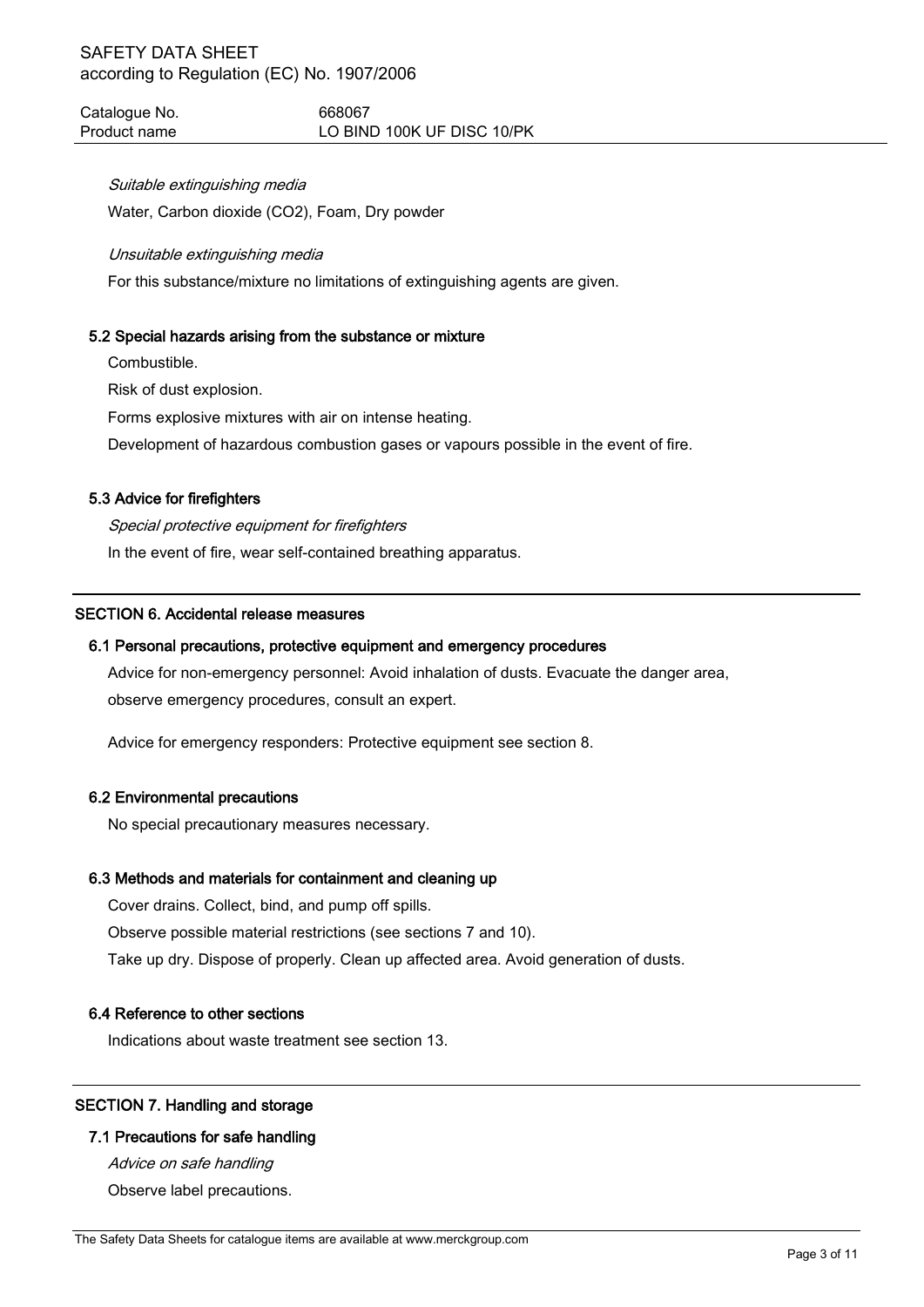Catalogue No. 668067 Product name LO BIND 100K UF DISC 10/PK

## Hygiene measures

Change contaminated clothing. Wash hands after working with substance.

## 7.2 Conditions for safe storage, including any incompatibilities

Storage conditions

Tightly closed. Dry.

Recommended storage temperature see product label.

## 7.3 Specific end use(s)

Apart from the uses mentioned in section 1.2 no other specific uses are stipulated.

## SECTION 8. Exposure controls/personal protection

## 8.1 Control parameters

#### 8.2 Exposure controls

#### Engineering measures

Technical measures and appropriate working operations should be given priority over the use of personal protective equipment.

See section 7.1.

## Individual protection measures

Protective clothing needs to be selected specifically for the workplace, depending on concentrations and quantities of the hazardous substances handled. The chemical resistance of the protective equipment should be enquired at the respective supplier.

## Eye/face protection Safety glasses

Hand protection

full contact:

|                 | Glove material:     | Nitrile rubber      |
|-----------------|---------------------|---------------------|
|                 | Glove thickness:    | $0.11 \, \text{mm}$ |
|                 | Break through time: | > 480 min           |
| splash contact: |                     |                     |
|                 | Glove material:     | Nitrile rubber      |
|                 | Glove thickness:    | $0.40$ mm           |

The Safety Data Sheets for catalogue items are available at www.merckgroup.com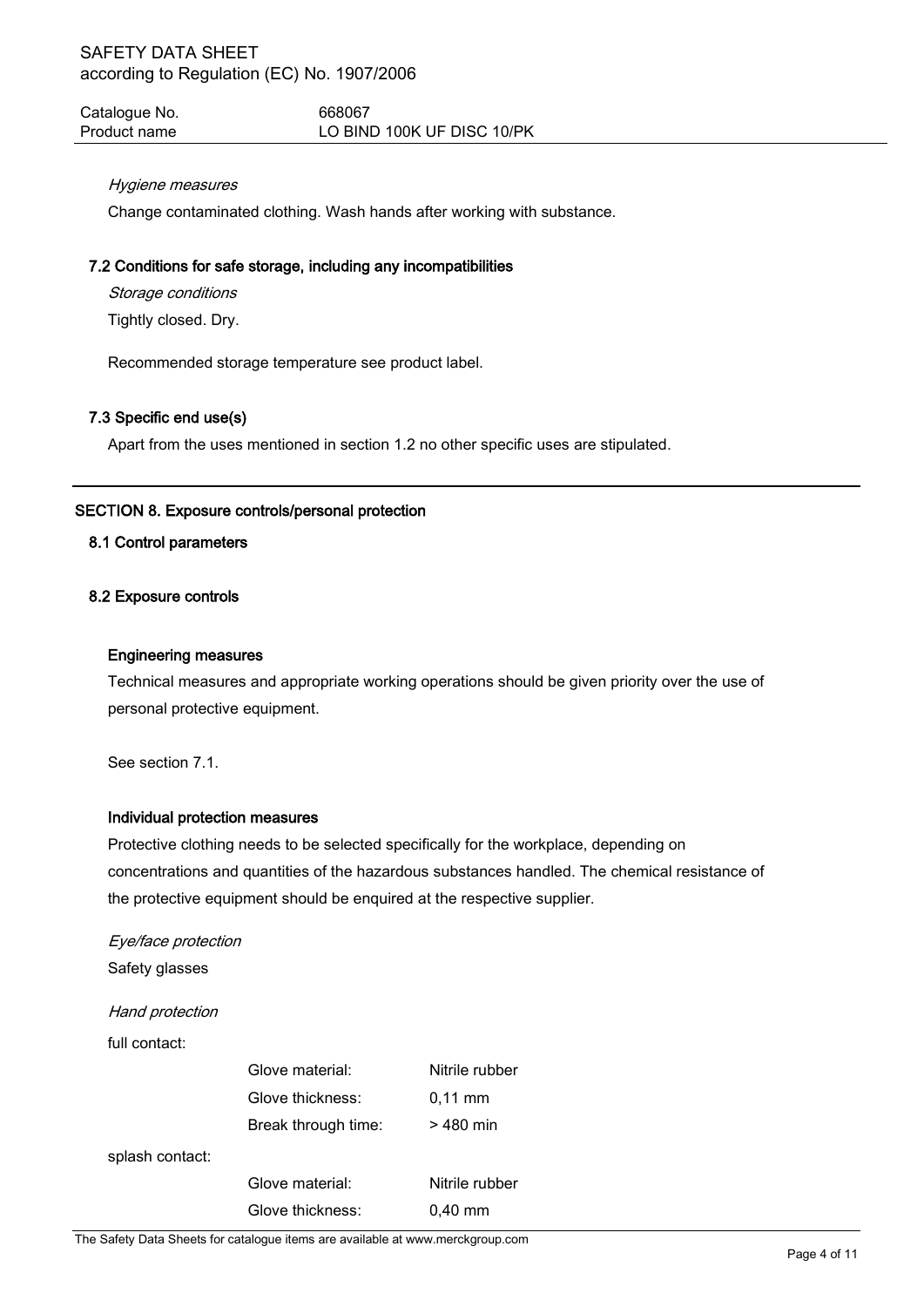Catalogue No. 668067 Product name LO BIND 100K UF DISC 10/PK

Break through time: > 480 min

The protective gloves to be used must comply with the specifications of EC Directive 89/686/EEC and the related standard EN374, for example KCL 741 Dermatril® L (full contact), KCL 730 Camatril® -Velours (splash contact).

The breakthrough times stated above were determined by KCL in laboratory tests acc. to EN374 with samples of the recommended glove types.

This recommendation applies only to the product stated in the safety data sheet $\langle \rangle$ , $\langle \rangle$  supplied by us and for the designated use. When dissolving in or mixing with other substances and under conditions deviating from those stated in EN374 please contact the supplier of CE-approved gloves (e.g. KCL GmbH, D-36124 Eichenzell, Internet: www.kcl.de).

## Respiratory protection

required when dusts are generated.

Recommended Filter type: Filter P 1 (acc. to DIN 3181) for solid particles of inert substances The entrepeneur has to ensure that maintenance, cleaning and testing of respiratory protective devices are carried out according to the instructions of the producer. These measures have to be properly documented.

## SECTION 9. Physical and chemical properties

## 9.1 Information on basic physical and chemical properties

| Form                   | solid                                        |
|------------------------|----------------------------------------------|
| Colour                 | white                                        |
| Odour                  | odourless                                    |
| <b>Odour Threshold</b> | No information available.                    |
|                        |                                              |
| рH                     | $5 - 7,5$<br>at 100 g/l<br>20 °C<br>(slurry) |
| Melting point          | No information available.                    |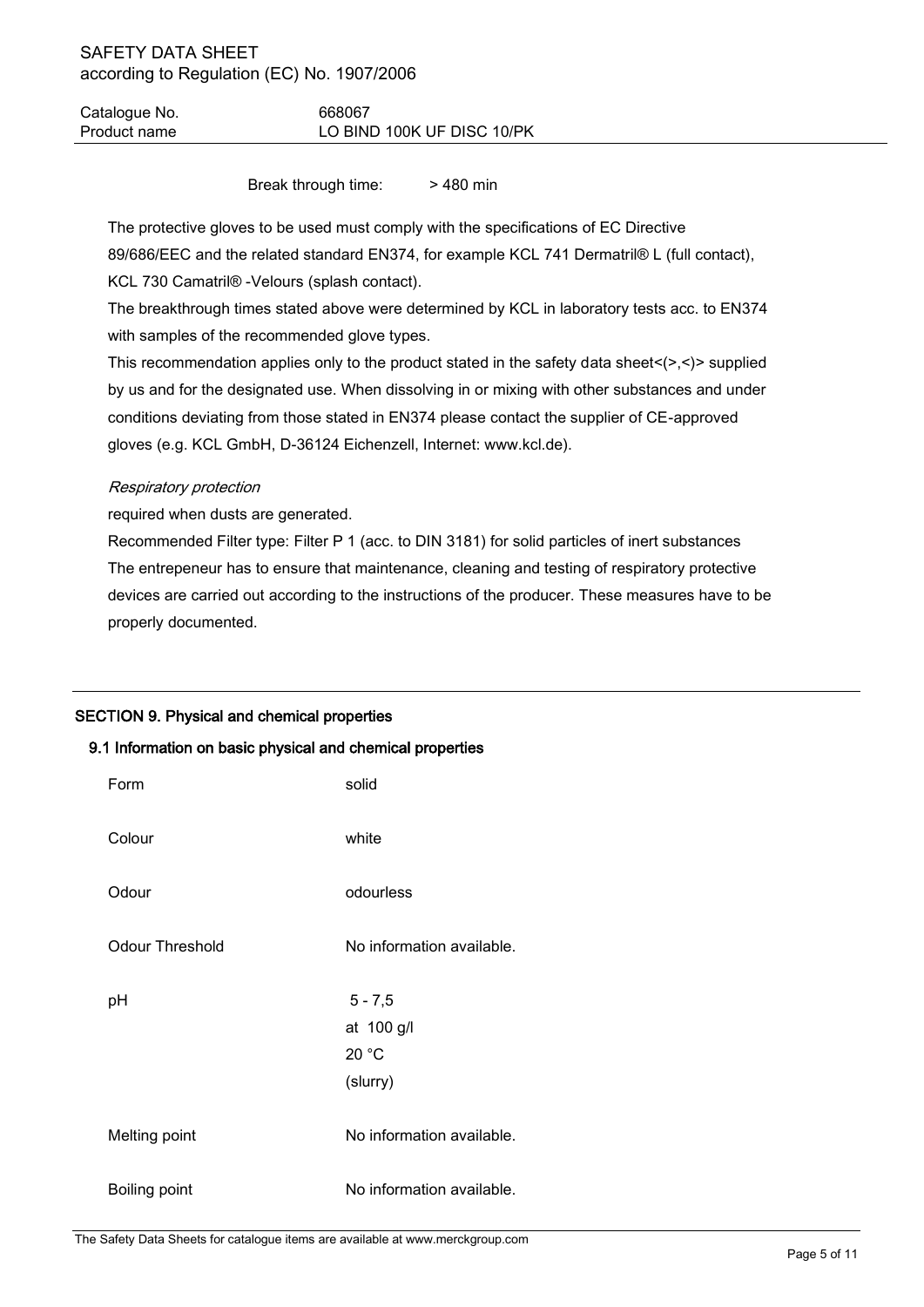| Catalogue No.<br>Product name              | 668067<br>LO BIND 100K UF DISC 10/PK |  |
|--------------------------------------------|--------------------------------------|--|
| Flash point                                | 260 °C                               |  |
| Evaporation rate                           | No information available.            |  |
| Flammability (solid, gas)                  | No information available.            |  |
| Lower explosion limit                      | No information available.            |  |
| Upper explosion limit                      | No information available.            |  |
| Vapour pressure                            | No information available.            |  |
| Relative vapour density                    | No information available.            |  |
| Density                                    | ca.1,5 g/cm3<br>at 20 °C             |  |
| Relative density                           | No information available.            |  |
| Water solubility                           | at 20 °C<br>insoluble                |  |
| Partition coefficient: n-<br>octanol/water | No information available.            |  |
| Auto-ignition temperature                  | No information available.            |  |
| Decomposition temperature                  | > 200 °C                             |  |
| Viscosity, dynamic                         | No information available.            |  |
| <b>Explosive properties</b>                | Not classified as explosive.         |  |
| Oxidizing properties                       | none                                 |  |
| 9.2 Other data                             |                                      |  |
| Ignition temperature                       | 232 °C                               |  |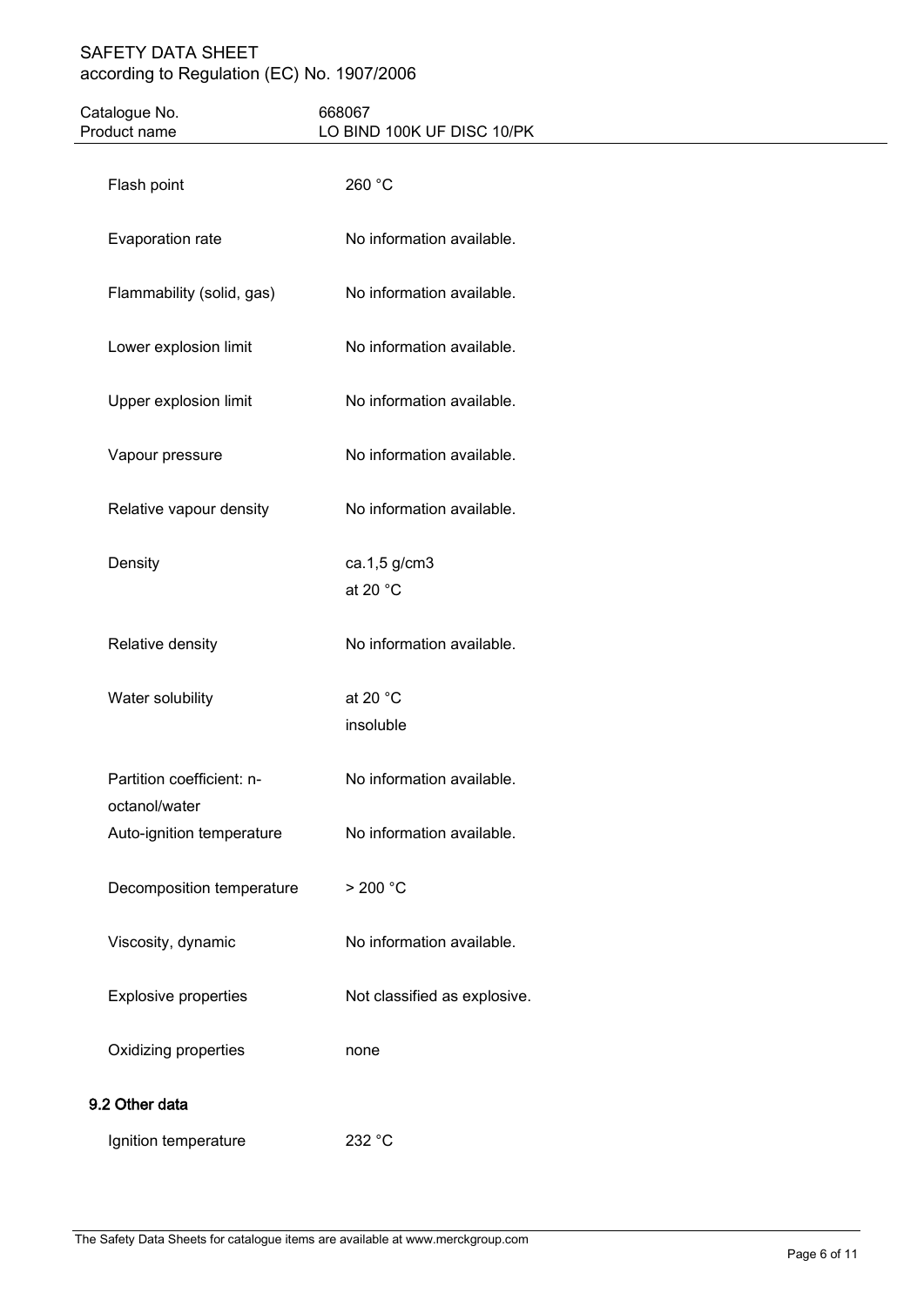| Catalogue No.<br>Product name | 668067<br>LO BIND 100K UF DISC 10/PK |
|-------------------------------|--------------------------------------|
| <b>Bulk density</b>           | 70 - 400 kg/m3                       |
| Particle size                 | Particle size                        |
|                               | $< 100 \mu m$                        |

## SECTION 10. Stability and reactivity

## 10.1 Reactivity

Risk of dust explosion.

## 10.2 Chemical stability

The product is chemically stable under standard ambient conditions (room temperature) .

## 10.3 Possibility of hazardous reactions

no information available

## 10.4 Conditions to avoid

Strong heating (decomposition).

## 10.5 Incompatible materials

no information available

## 10.6 Hazardous decomposition products

no information available

## SECTION 11. Toxicological information

## 11.1 Information on toxicological effects

Acute oral toxicity LD50 Rat: > 5.000 mg/kg

## (RTECS)

Acute inhalation toxicity This information is not available.

Acute dermal toxicity LD50 Rabbit: > 2.000 mg/kg (RTECS)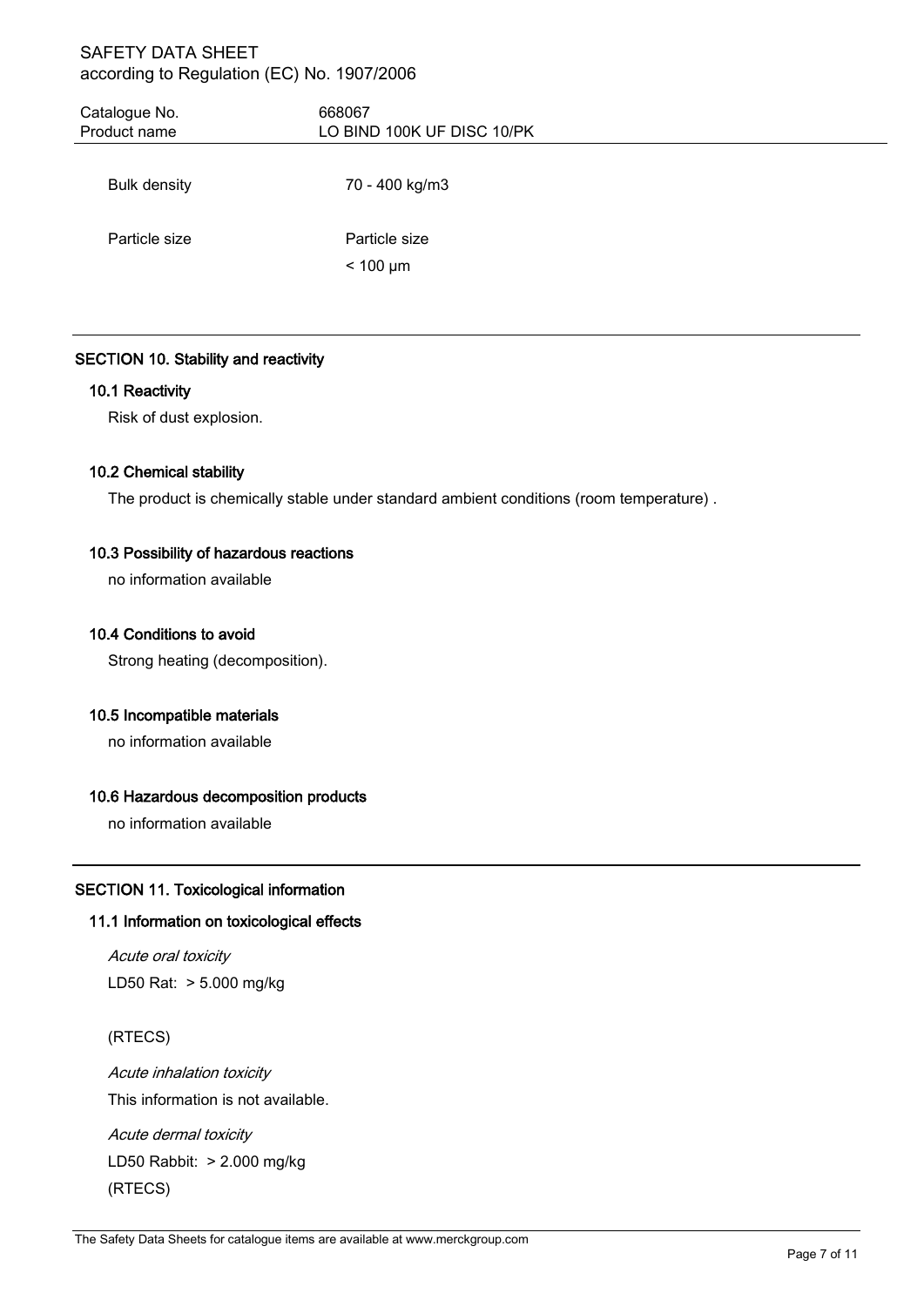Catalogue No. 668067 Product name LO BIND 100K UF DISC 10/PK

Skin irritation

This information is not available.

Eye irritation

This information is not available.

**Sensitisation** 

This information is not available.

Germ cell mutagenicity This information is not available.

**Carcinogenicity** This information is not available.

Reproductive toxicity

This information is not available.

**Teratogenicity** This information is not available.

Specific target organ toxicity - single exposure This information is not available.

Specific target organ toxicity - repeated exposure This information is not available.

Aspiration hazard This information is not available.

## 11.2 Further information

Hazardous properties cannot be excluded but are unlikely when the product is handled appropriately.

Substances which occur in nature

Handle in accordance with good industrial hygiene and safety practice.

## SECTION 12. Ecological information

## 12.1 Toxicity

No information available.

## 12.2 Persistence and degradability

No information available.

## 12.3 Bioaccumulative potential

No information available.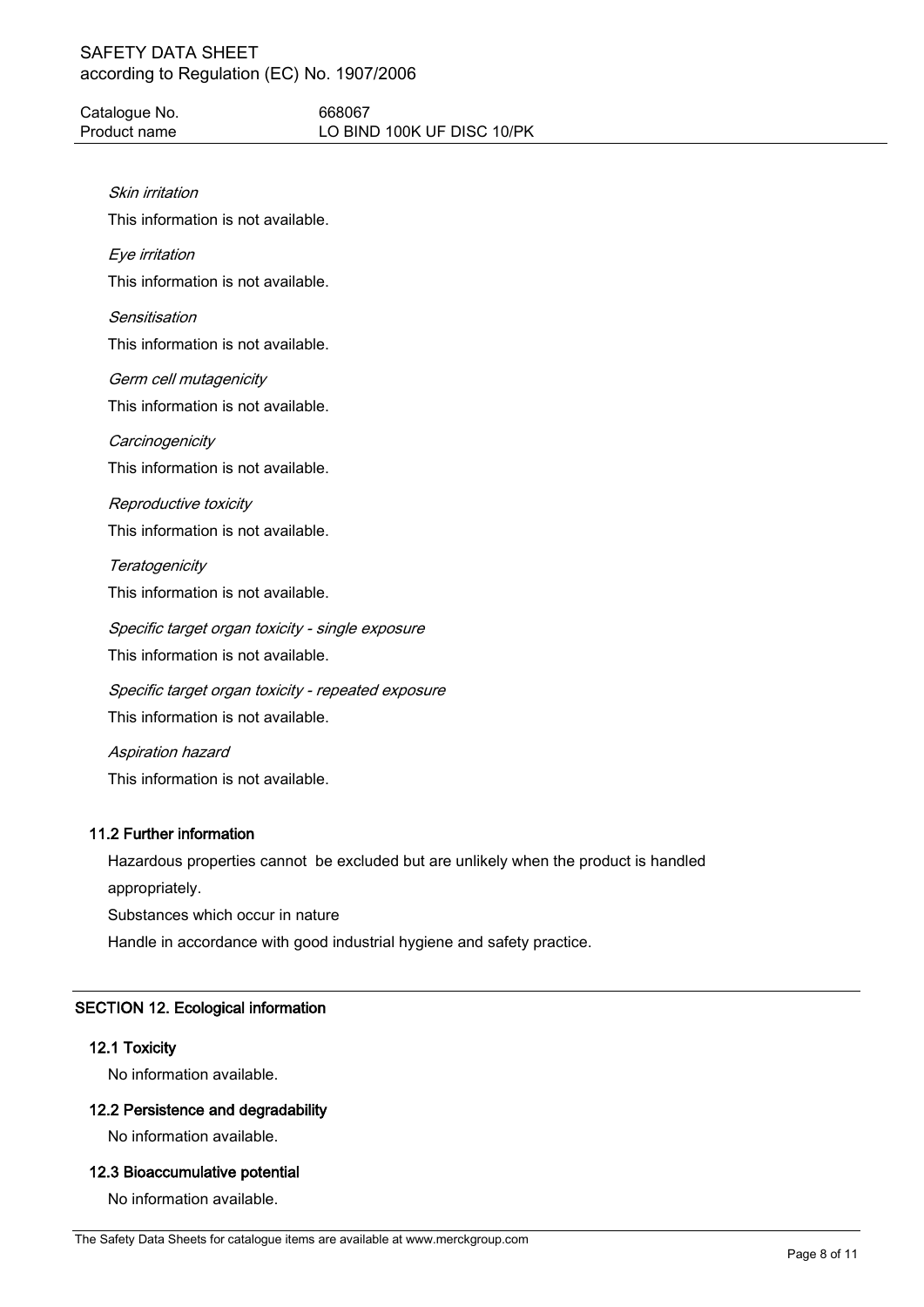Catalogue No. 668067 Product name LO BIND 100K UF DISC 10/PK

#### 12.4 Mobility in soil

No information available.

## 12.5 Results of PBT and vPvB assessment

PBT/vPvB assessment not available as chemical safety assessment not required/not conducted.

#### 12.6 Other adverse effects

Discharge into the environment must be avoided.

#### SECTION 13. Disposal considerations

## Waste treatment methods

See www.retrologistik.com for processes regarding the return of chemicals and containers, or contact us there if you have further questions.

## SECTION 14. Transport information

| Land transport (ADR/RID)                                                      |                                                         |  |
|-------------------------------------------------------------------------------|---------------------------------------------------------|--|
| $14.1 - 14.6$                                                                 | Not classified as dangerous in the meaning of transport |  |
|                                                                               | regulations.                                            |  |
| Inland waterway transport (ADN)                                               |                                                         |  |
| Not relevant                                                                  |                                                         |  |
|                                                                               |                                                         |  |
| Air transport (IATA)                                                          |                                                         |  |
| $14.1 - 14.6$                                                                 | Not classified as dangerous in the meaning of transport |  |
|                                                                               | regulations.                                            |  |
| Sea transport (IMDG)                                                          |                                                         |  |
|                                                                               |                                                         |  |
| $14.1 - 14.6$                                                                 | Not classified as dangerous in the meaning of transport |  |
|                                                                               | regulations.                                            |  |
| 14.7 Transport in bulk according to Annex II of MARPOL 73/78 and the IBC Code |                                                         |  |
| Not relevant                                                                  |                                                         |  |

## SECTION 15. Regulatory information

## 15.1 Safety, health and environmental regulations/legislation specific for the substance or mixture

| EU regulations        |                |
|-----------------------|----------------|
| Major Accident Hazard | SEVESO III     |
| Legislation           | Not applicable |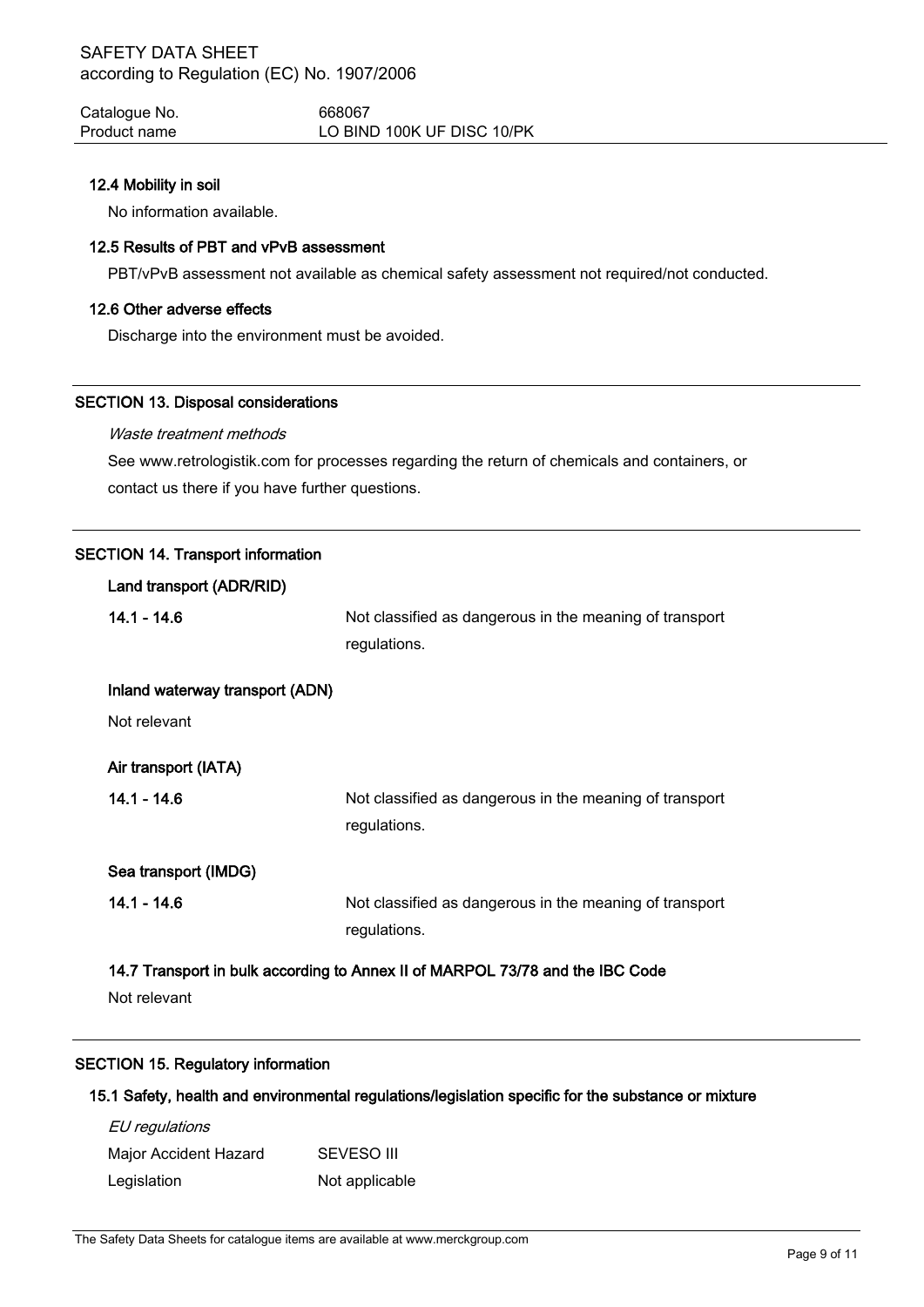| Catalogue No.<br>Product name                                                                                     | 668067                                                        | LO BIND 100K UF DISC 10/PK                                                                                                                                                                                         |  |
|-------------------------------------------------------------------------------------------------------------------|---------------------------------------------------------------|--------------------------------------------------------------------------------------------------------------------------------------------------------------------------------------------------------------------|--|
| deplete the ozone layer                                                                                           | Regulation (EC) No 1005/2009 on substances that not regulated |                                                                                                                                                                                                                    |  |
| Regulation (EC) No 850/2004 of the European<br>persistent organic pollutants and amending<br>Directive 79/117/EEC | Parliament and of the Council of 29 April 2004 on             | not regulated                                                                                                                                                                                                      |  |
| Substances of very high concern (SVHC)                                                                            |                                                               | This product does not contain substances<br>of very high concern according to<br>Regulation (EC) No 1907/2006 (REACH),<br>Article 57 above the respective regulatory<br>concentration limit of $\geq$ 0.1 % (w/w). |  |
| National legislation                                                                                              |                                                               |                                                                                                                                                                                                                    |  |
| Storage class                                                                                                     | $10 - 13$                                                     |                                                                                                                                                                                                                    |  |

## 15.2 Chemical Safety Assessment

For this product a chemical safety assessment was not carried out.

## SECTION 16. Other information

#### Training advice

Provide adequate information, instruction and training for operators.

#### Labelling

Precautionary statements Prevention P260 Do not breathe dust.

#### Key or legend to abbreviations and acronyms used in the safety data sheet

Used abbreviations and acronyms can be looked up at www.wikipedia.org.